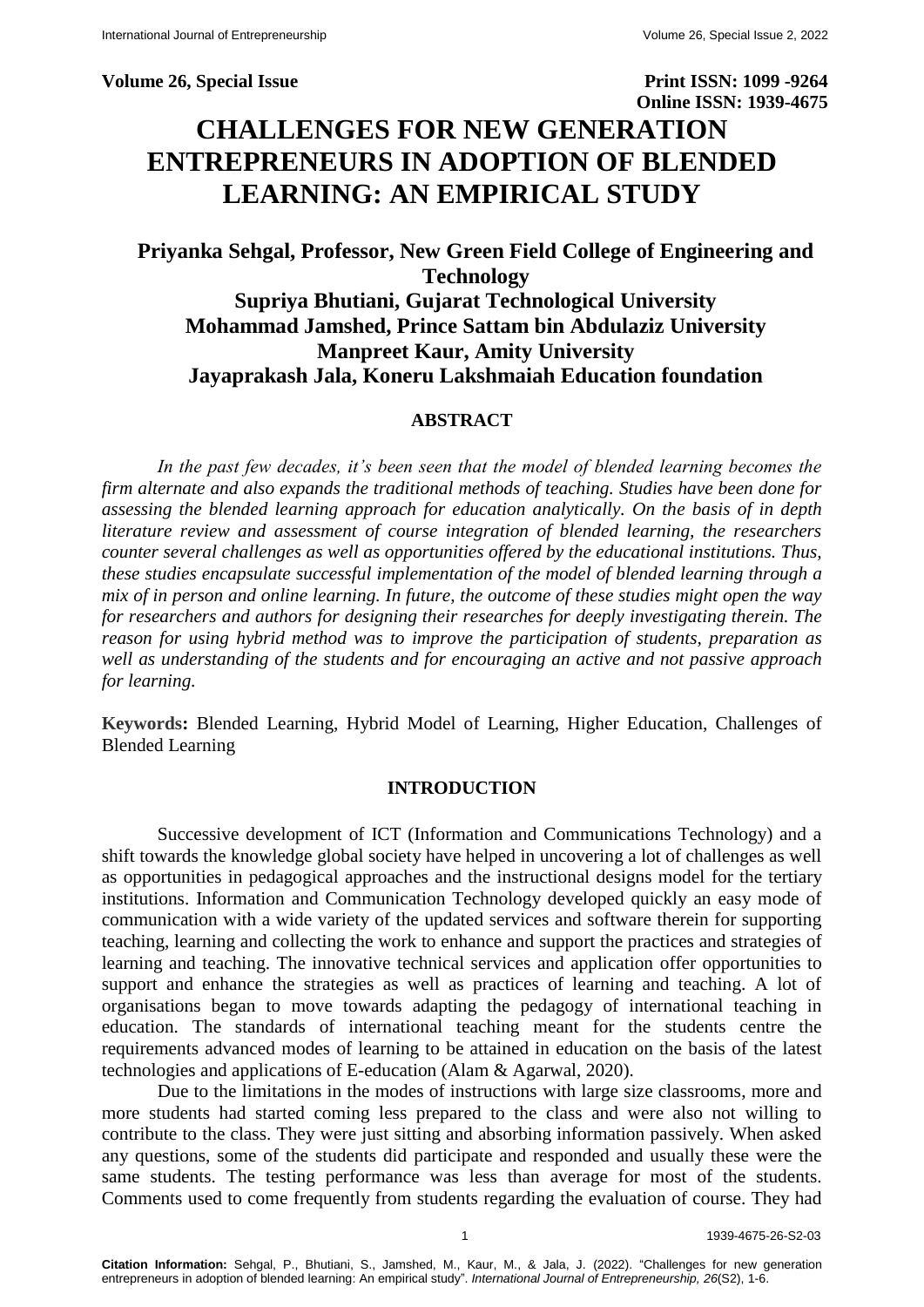a lot of material and too many classes to learn. That is why; the decision was taken to assess the alternate approaches to the instructional delivery which would help in promoting active involvement of students in the process of learning and effective learning of course material. The hybrid or the blended instruction method employs a mix of online and face to face educational activities. It's been seen that it helps in increasing interaction, understanding as well as involvement in process of learning. Blended method of instruction is growing the approach of teaching in different types of institutions of higher education. It's also been mentioned that blended learning is single biggest unrecognised trend that is happening today in the higher education institutions. According to researchers, once the decade will end, a wide range of courses of higher education would have the web components inculcated within the traditional methods of instructions. This blended approach might become predominant model of teaching in future. A lot of faculty members who do not support distance learning methods consider the benefits of blended learning approach which incorporates best of the both worlds (Castro, 2019).

## **LITERATURE REVIEW**

The theories regarding the way people learn on emphasising the significance of an active participation within the process of learning rather than the passive observations. The method of active learning requires the teachers and students to join the dynamic partnership wherein they share a responsibility of instructions (Perišić, Milovanović & Kazi, 2018).

By definition, blended learning is a combination of virtual as well as non-virtual communication between students and instructors during which benefits of instructional approaches are employed. Combination of learning offers an advance plat at each stage in the educational institutions. Its different components help to achieve the required improvements in educational system. The usage of technology in education plays an important role to bridge the gap between the social and economic realities and impacting the results of education system. It would be important for time of knowledge economy with improvements in the educational output and provisions of the new skills and knowledge of students as well as the trainees. It clearly impacts learning opportunities of the larger and diverse population beyond geographic and time boundations.

Active learning process helps in improving the retention and application of the course content. Also, listening to the peer group also exposes the students in different points of views and the way to interpret and apply the course material. The size of the class is a variable which can affect active participation as well as interaction of the students actively (Galvis, 2018). Some researchers also describe the way in the large classrooms, teachers are compelled into the lecture based method of teaching where the students do not have the right opportunity of participating making it easy for the students to stay anonymous. In the lecture based classrooms, instructors are considered to be the well of knowledge from where the students can withdraw information and not contribute. In most of the classrooms, the students often disengage from process of learning and might just appear to pay attention (Rasheed, Kamsin & Abdullah, 2020). Recently, a lot of faculty members of colleges have started exploring technology mediated methods of teaching. They have started promoting the process of student's engagement and learning. Blended or hybrid courses that combine the online methods of delivering education with traditional method of delivery could be well suitable to participation in the classroom than online lectures of methods of teaching. They could be used efficiently for improving learning in the big size classrooms (Al-Samarraie & Saeed, 2018).

There are a lot of definitions of hybrid or blended learning. Researchers define hybrid learning system as a mix of online and face to face method of instructions. Some studies have also differentiated between the technology enhanced and web based methods of instructions. These incorporate the online components of supplementary within the conventional courses without actually reducing hybrid or face to face methods wherein the time of classes is replaced with online courses (Mohamed & Lamia, 2018).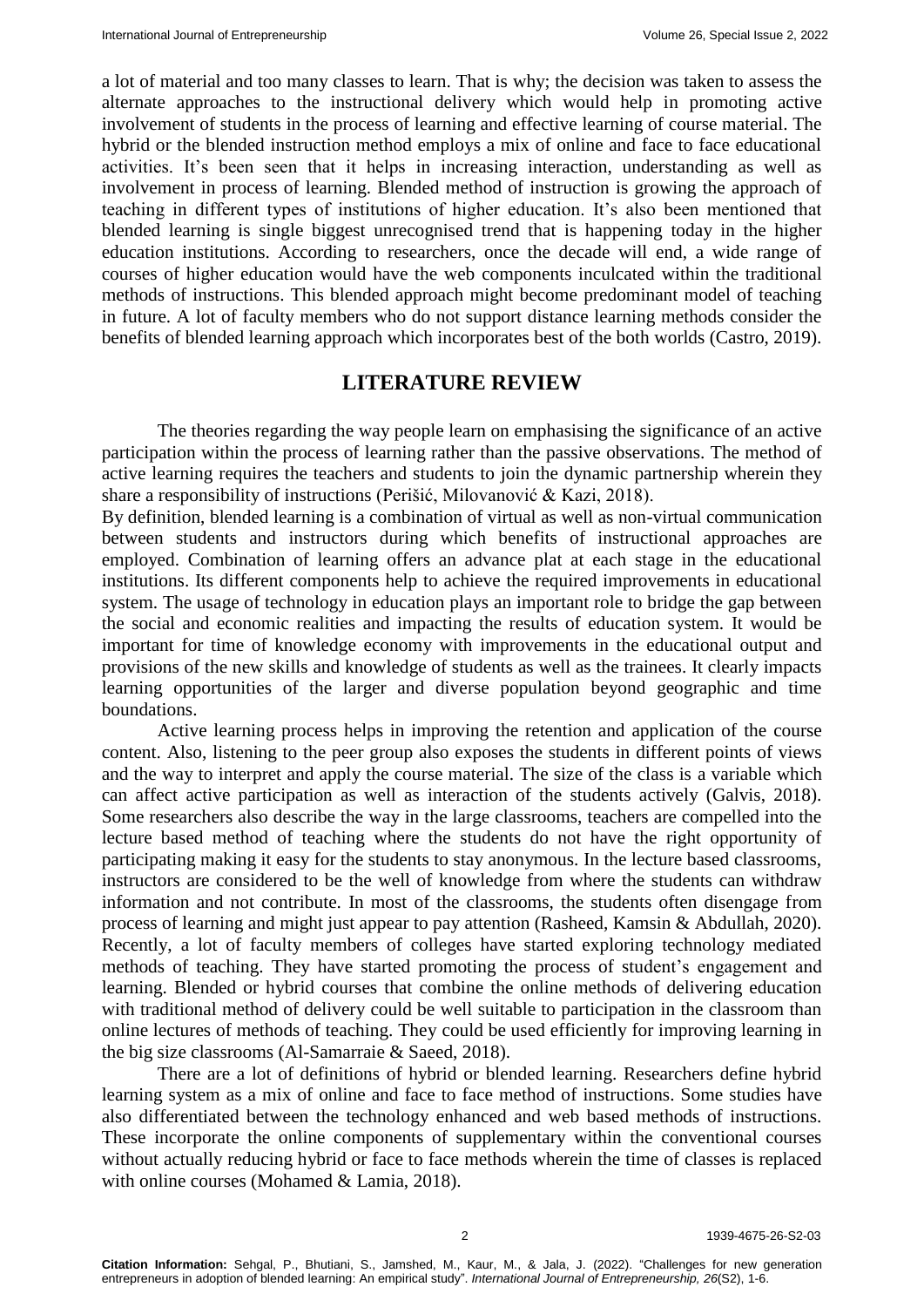It is also useful in studying the activities and the resources for increasing the flexibility and an access especially the ones with family, work and geographical difficulties. It has provision of reducing fee of offering lectures apart from optimising use of the virtual and physical resources. Increase in the competition level for building a new market of students because of innovation in implementing the study programs is another benefit.

Blended or hybrid learning has also been described as the method of instructing which combines face to face learning activities with online learning methods. They are integrated in a well-planned and pedagogically important way where few face to face times may be substituted with the online activities. Studies also describe hybrid or blended learning to be anywhere between about 35% to 80% online delivery of content with rest of the content delivered in the non-web based methods like the face to face instruction method. Just like there are so many definitions of hybrid learning, there're also reasons why hybrid learning has gained so much popularity (Xin, Lori & DeBoer, 2018). The higher education institutions are employing the blended methods of instructions for improving pedagogy, increasing the access to and flexibility of the environment of learning and improving cost efficiency. However, one of the most common reasons is to enhance the pedagogical practices. The most common reasons for adoption by the faculty members to adopt the blended method is increasing engagement of students and their involvement in process of learning and for improving level of students learning. The reported level of satisfaction amongst students with the blended method of instructions has usually been quite positive. That too with an ease and controlling the speed of learning are considered to be some of the biggest benefits of blended or hybrid learning approach (Norman et al., 2017).

On the basis of different models of the process of blended learning, there are certain opportunities which have been listed. It helps in enriching the academic practice as well as scholastic achievements of the students. It helps the students with their aspirations which maximum benefits that technology can offer and also helps in developing the innovative skills which enable them to may their way in the labour market. The facilitators may personalise their instructions with the use of powerful tools. It could also be used for changing the process of teaching and for improving the knowledge and skill level of faculty members. It helps in making strong connection between real life and the classroom teaching.

As the hybrid courses are becoming more and more popular, researches are accumulating on positive outcome from applying this approach. However, less material is available regarding the way faculty members design as well as teach the hybrid or the blended courses. According to researchers, what's known about efficient learning needs to be the point of starting to deign blended instructions methods? They stress the significance of choosing the tools of technology which make the activities of learning to be the point of starting to design the instructions. They stress on the significance of choosing the tools of technology which make the activities of learning authentic, help the students in becoming active in the learning methods. It expects students to communicate with their peers and engage in deep and critical thinking. Another study has analysed the way instructional approach of delivery should reflect 4 main conditions of the adult methods of learning (Majdi et al., 2020). All the conditions are learner centric and meet the interests and goals of learners. It is done with the help of relevant and active learning experience, assessment centeredness. It is also done by finding ways of efficiently measuring the methods of learning so that constructive and formative feedback maybe provided. The community centeredness or developing a sense of collaboration or connectedness amongst the learners is important. It has been seen that the hybrid method of instructions is capable of incorporating 7 principles of good practice amongst the undergraduate students. The 7 principles help in promoting interaction amongst the faculty members and the students. They also enhance reciprocity as well as cooperation amongst the students, promote active method of learning, provide a prompt feedback, increase the time for a task, set high expectations and recognise diversity into methods of learning. Finding the perfect mix of what would go online and what would be difficult to be taught in person is important part of the hybrid method of design (Martinetti, 2020).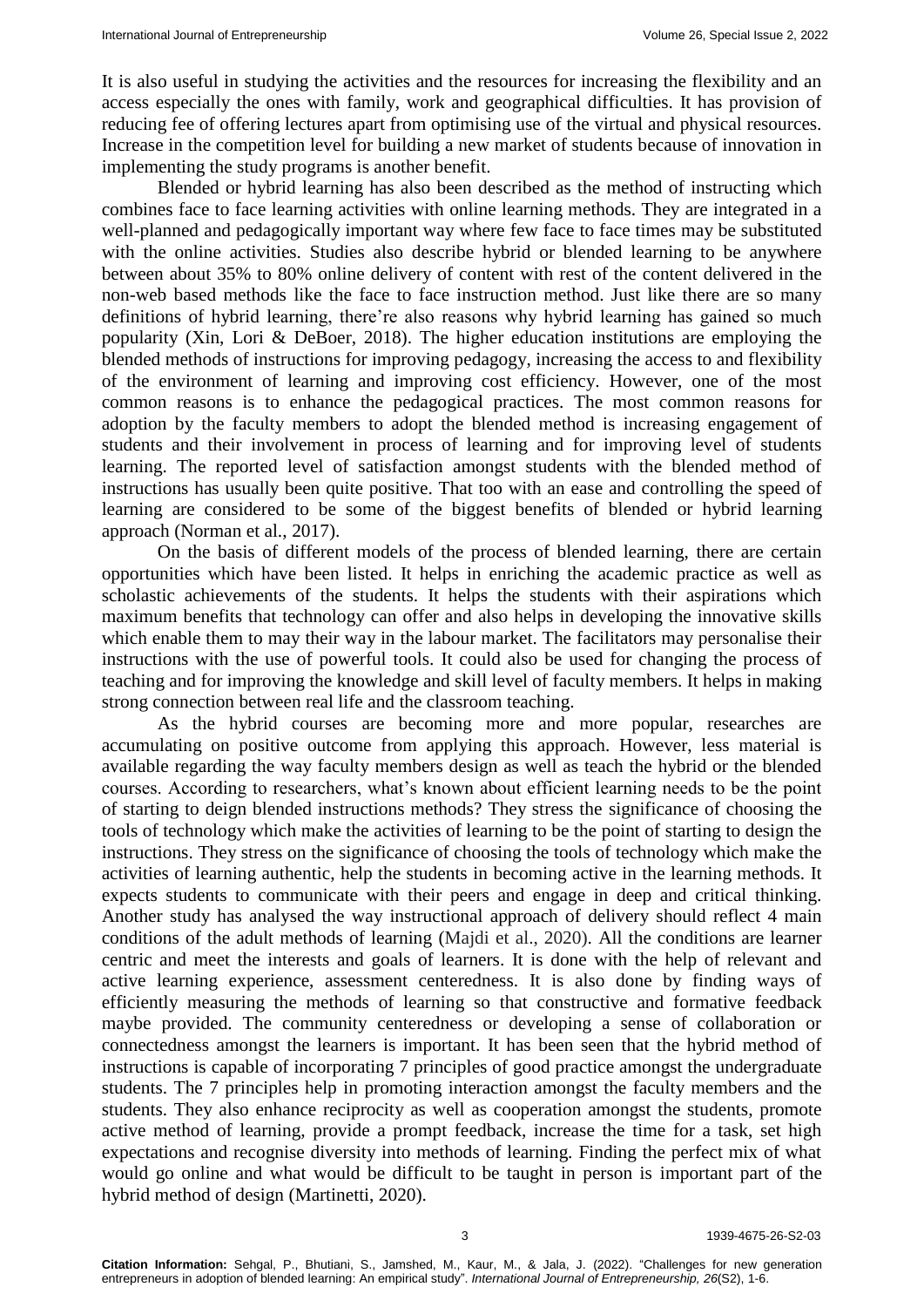## **Objectives of the Study**

- 1. To find the reasons for challenges in adoption of blended learning in higher education
- 2. To ascertain the significance of the reasons for challenges in adoption of blended learning in higher education

## **Research Methodology**

The present study is descriptive in nature in which the reasons for selection preferences of students for choice in the mode of learning has been studied.

The sample size of the study is 150. The data were collected with the help of a structured questionnaire on a five-point scale and analysed with the help of the mean values and t test (Table 1).

| Table 1<br>DEMOGRAPHIC PROFILE OF THE RESPONDENTS |                              |         |  |  |
|---------------------------------------------------|------------------------------|---------|--|--|
| <b>Variables</b>                                  | <b>Number of respondents</b> | $%$ age |  |  |
| Gender                                            |                              |         |  |  |
| Male                                              | 87                           | 58%     |  |  |
| Female                                            | 63                           | 42%     |  |  |
| Total                                             | 150                          | 100%    |  |  |
| Mode of teaching                                  |                              |         |  |  |
| Online                                            | 63                           | 42%     |  |  |
| Offline                                           | 87                           | 58%     |  |  |
| Total                                             | 150                          | 100%    |  |  |
| Stream                                            |                              |         |  |  |
| Science                                           | 43                           | 29%     |  |  |
| Commerce                                          | 58                           | 39%     |  |  |
| Arts                                              | 24                           | 15%     |  |  |
| Others                                            | 25                           | 17%     |  |  |
| Total                                             | 150                          | 100%    |  |  |

Table 1 presents demographic profile of the respondents. There are 58% males and 42% females in the study. Among the respondents 42% teaches online and 58% teaches offline. The percentage of respondents who teaches science is 29%, who teaches commerce is 39%, who teaches arts is 15% and who teaches others is 17%.

| Table 2<br>MEAN VALUE OF THE CHALLENGES IN ADOPTION OF BLENDED LEARNING IN HIGHER<br><b>EDUCATION</b> |                                                                                                 |      |  |  |
|-------------------------------------------------------------------------------------------------------|-------------------------------------------------------------------------------------------------|------|--|--|
| Sr. No.                                                                                               | Challenges in adoption of blended learning in higher education                                  |      |  |  |
|                                                                                                       | Is blended learning an effective alternate to learning                                          | 4.23 |  |  |
| 2.                                                                                                    | Blended learning offers a number of opportunities to students                                   | 4.34 |  |  |
| 3.                                                                                                    | Online learning methods are easy to be adopted                                                  | 4.12 |  |  |
| 4.                                                                                                    | Offline teaching methods are better                                                             | 4.41 |  |  |
| 5.                                                                                                    | The education system should be go online completely                                             |      |  |  |
| 6.                                                                                                    | ICT has helped the growth and development of the education system                               | 4.25 |  |  |
| 7.                                                                                                    | ICT makes communication easy and fast                                                           | 4.39 |  |  |
| 8.                                                                                                    | ICT supports the method of teaching and learning                                                | 4.40 |  |  |
| 9.                                                                                                    | Blended learning helps in increasing understanding and interaction                              | 4.38 |  |  |
| 10.                                                                                                   | Blended learning is helpful more for the smaller institutions as compared to the bigger<br>ones | 4.31 |  |  |

Table 2 shows the opinions of the respondents. It is observed that Offline teaching methods are better is the most important reason for the challenges in adoption of blended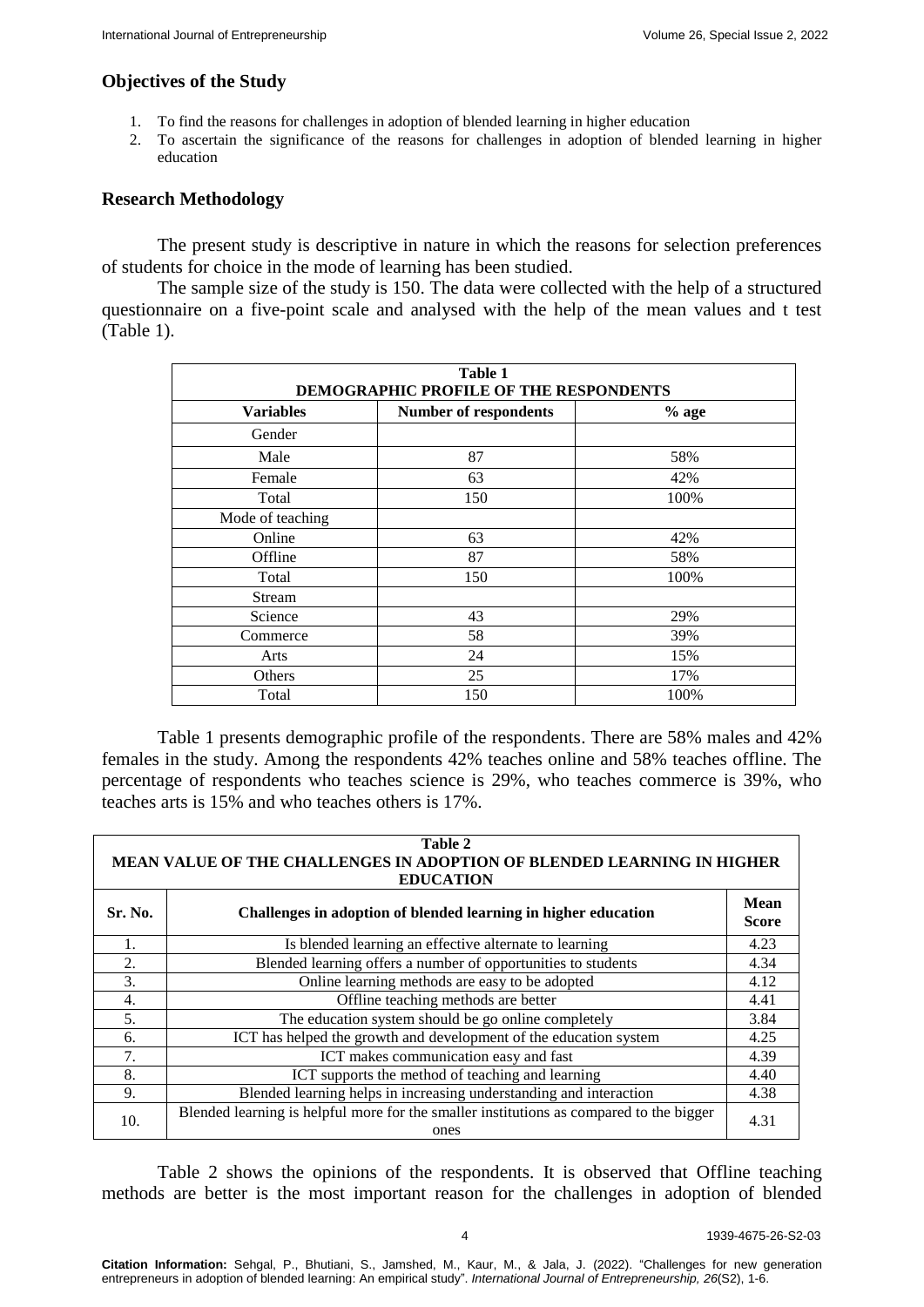learning in higher education with the mean value of 4.41. It is followed by ICT supports the method of teaching and learning (4.40), ICT makes communication easy and fast (4.39) and Blended learning helps in increasing understanding and interaction (4.38). Further, Blended learning offers a number of opportunities to students (4.34), Blended learning is helpful more for the smaller institutions as compared to the bigger ones (4.31), ICT has helped the growth and development of the education system (4.25), and Is blended learning an effective alternate to learning (4.23) were also considered important. Reasons like online learning methods are easy to be adopted (3.84) were also viewed as important.

| Table 3<br><b>CHALLENGES IN ADOPTION OF BLENDED LEARNING IN HIGHER EDUCATION</b> |                                                                                                 |      |         |            |  |  |
|----------------------------------------------------------------------------------|-------------------------------------------------------------------------------------------------|------|---------|------------|--|--|
| Sr.<br>No.                                                                       | Challenges in adoption of blended learning in higher education                                  |      | t-Value | <b>Sig</b> |  |  |
| 1.                                                                               | Is blended learning an effective alternate to learning                                          | 4.23 | 9.037   | 0.000      |  |  |
| 2.                                                                               | Blended learning offers a number of opportunities to students                                   | 4.34 | 9.780   | 0.000      |  |  |
| 3.                                                                               | Online learning methods are easy to be adopted                                                  | 4.12 | 7.040   | 0.000      |  |  |
| 4.                                                                               | Offline teaching methods are better                                                             | 4.41 | 8.825   | 0.000      |  |  |
| 5.                                                                               | The education system should go online completely                                                | 3.84 | 3.460   | 0.000      |  |  |
| 6.                                                                               | ICT has helped the growth and development of the education system                               | 4.25 | 8.608   | 0.000      |  |  |
| 7.                                                                               | ICT makes communication easy and fast                                                           | 4.39 | 10.614  | 0.000      |  |  |
| 8.                                                                               | ICT supports the method of teaching and learning                                                | 4.40 | 11.871  | 0.000      |  |  |
| 9.                                                                               | Blended learning helps in increasing understanding and interaction                              | 4.38 | 10.549  | 0.000      |  |  |
| 10.                                                                              | Blended learning is helpful more for the smaller institutions as<br>compared to the bigger ones | 4.31 | 9.772   | 0.000      |  |  |

Table 3 shows the results of t-test. It is found from the table that the significance value for all the statements is below 0.05, hence all the statements regarding the challenges in adoption of blended learning in higher education are significant.

## **CONCLUSION**

Researches define blended learning to be an extremely successful model for integration of education. The conventional method of teaching needs to be well adjusted as per the needs of the new digitally equipped students. Therefore, successive outcomes of the bent learning method justify that teachers acquire the technological benefits with as minimum effects as possible for achieving the principles of collaborative method of teaching in the pedagogical work. Incorporating the non-virtual methods of teaching with the blended technology may help in unwrapping new advancements in process of the system of learning by simply suspecting some unknown facts regarding methods of hybrid learning. The in person method of instructions with hybrid learning may be provided with a better collaborative experience of learning.

### **REFERENCES**

- Alam, M.S., & Agarwal, J., (2020). Adopting a blended learning model in education: opportunities and challenges. *International Journal of Early Childhood Special Education (INT-JECSE), 12*(2), 01-07.
- Al-Samarraie, H., & Saeed N. (2018). A systematic review of cloud computing tools for collaborative learning: Opportunities and challenges to the blended-learning environment, *Computers & Education*, 124, 77-91.
- Castro, R. (2019). Blended learning in higher education: Trends and capabilities*. Education and Information Technologies.* 24, 2523–2546.
- Galvis, Á.H. (2018). Supporting decision-making processes on blended learning in higher education: Literature and good practices review. *International Journal of Educational Technology in Higher Education,*15, 25.
- Perišić, J., Milovanović, M., & Kazi, Z., (2018). A semantic approach to enhance Moodle with personalization. *Computer Applications in Engineering Education, 26*(4), 884–901.

Mohamed, H., & Lamia, M. (2018). Implementing flipped classroom that used an intelligent tutoring system into learning process. *Computers & Education*, 124, 62-76.

Majdi, M., Alomari., Hania El-Kanj., Nafesah, I., Alshdaifat., & Ayse, T. (2020). A framework for the impact of human factors on the effectiveness of learning management systems. IEEE Access, 8, 23542-23558.

**Citation Information:** Sehgal, P., Bhutiani, S., Jamshed, M., Kaur, M., & Jala, J. (2022). "Challenges for new generation entrepreneurs in adoption of blended learning: An empirical study". *International Journal of Entrepreneurship, 26*(S2), 1-6.